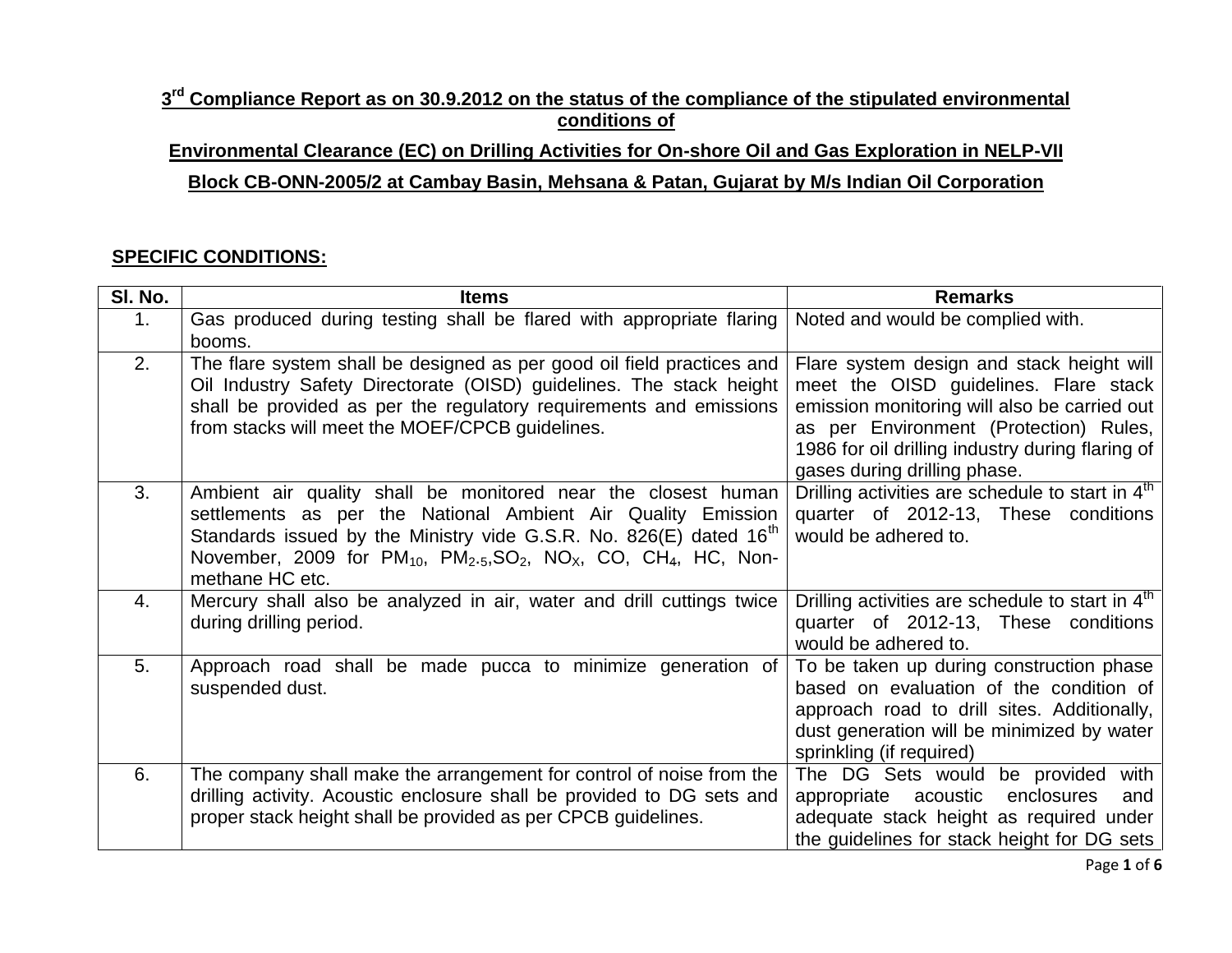|     |                                                                                                                                                                                                                                                                                                                                                                                                                                                                                                                                                                                           | <b>CPCB</b><br>published<br>Emission<br>by<br>in                                                                                                                                                                                                                                                                                                                                                        |
|-----|-------------------------------------------------------------------------------------------------------------------------------------------------------------------------------------------------------------------------------------------------------------------------------------------------------------------------------------------------------------------------------------------------------------------------------------------------------------------------------------------------------------------------------------------------------------------------------------------|---------------------------------------------------------------------------------------------------------------------------------------------------------------------------------------------------------------------------------------------------------------------------------------------------------------------------------------------------------------------------------------------------------|
|     |                                                                                                                                                                                                                                                                                                                                                                                                                                                                                                                                                                                           | Regulations, Part-IV, COINDS/26/1986-87.                                                                                                                                                                                                                                                                                                                                                                |
| 7.  | Total water requirement shall not exceed 40 m <sup>3</sup> /day and prior<br>permission shall be obtained from the concerned agency.                                                                                                                                                                                                                                                                                                                                                                                                                                                      | Noted and would be complied with.                                                                                                                                                                                                                                                                                                                                                                       |
| 8.  | The company shall construct the garland drain all around the drilling<br>site to prevent runoff of any oil containing waste into the nearby water<br>bodies. Separate drainage system shall be created for oil<br>contaminated and non-oil contaminated. Effluent shall be properly<br>treated and treated wastewater shall conform to CPCB standards.                                                                                                                                                                                                                                    | Condition will be fulfilled during drilling<br>activities.                                                                                                                                                                                                                                                                                                                                              |
| 9.  | Drilling wastewater including drill cuttings wash water shall be collected<br>in disposal pit lined with HDPE lining evaporated or treated and shall<br>comply with the notified standards for on-shore disposal. The<br>membership of common TSDF shall be obtained for the disposal of drill<br>cuttings and hazardous waste. Otherwise, secured land fill shall be<br>created at the site as per the design approved by the CPCB and obtain<br>authorization from the SPCB. Copy of authorization or membership of<br>TSDF shall be submitted to Ministry's Regional Office at Bhopal. | <b>HDPE</b><br>Lined<br>disposal<br>pit<br>will<br>be<br>constructed for disposal of drilling waste<br>water as per guidelines for disposal of solid<br>waste, drill cutting and drilling fluids for<br>onshore drilling operation notified vide<br>GSR.546(E) dated 30th August, 2005.<br>Authorization of TSDF should also be<br>obtained for disposing drill cuttings and<br>other hazardous wastes. |
| 10. | Good sanitation facility should be provided at the drilling site. As<br>proposed, domestic sewage shall be disposed off through modular<br>STP.                                                                                                                                                                                                                                                                                                                                                                                                                                           | Sufficient number of portable toilet will be<br>provided at drill site and waste water will<br>be treated through septic tank-soak pit or<br>modular STP (whichever is appropriate to<br>site conditions)                                                                                                                                                                                               |
| 11. | scheme<br>shall<br>prepared.<br>Oil<br>spillage<br>be<br>0f<br>In<br>case<br>oil<br>spillage/contamination, action plan shall be prepared to clean the site<br>by adopting proven technology. The recyclable waste (oily sludge) and<br>spent oil shall be disposed of to the authorized recyclers.                                                                                                                                                                                                                                                                                       | Proper oil spill response scheme will be<br>developed and implemented onsite. Onsite<br>spill kits will be provided to avoid minor<br>spills. Additionally, proper measures will be<br>taken care to fulfill the condition.                                                                                                                                                                             |
| 12. | The company shall comply with the guidelines for disposal of solid<br>waste, drill cutting and drilling fluids for onshore drilling operation<br>notified vide GSR.546(E) dated 30 <sup>th</sup> August, 2005.                                                                                                                                                                                                                                                                                                                                                                            | Noted. Adequate measures will be taken to<br>comply the guidelines during drilling<br>activities. Drilling activities are schedule to<br>start in 4 <sup>th</sup> quarter of 2012-13                                                                                                                                                                                                                    |
| 13. | The Company shall take necessary measures to prevent fire hazards,<br>containing oil spill and soil remediation as needed. Possibility of using<br>ground flare shall be explored. At the place of ground flaring, the                                                                                                                                                                                                                                                                                                                                                                    | --do--                                                                                                                                                                                                                                                                                                                                                                                                  |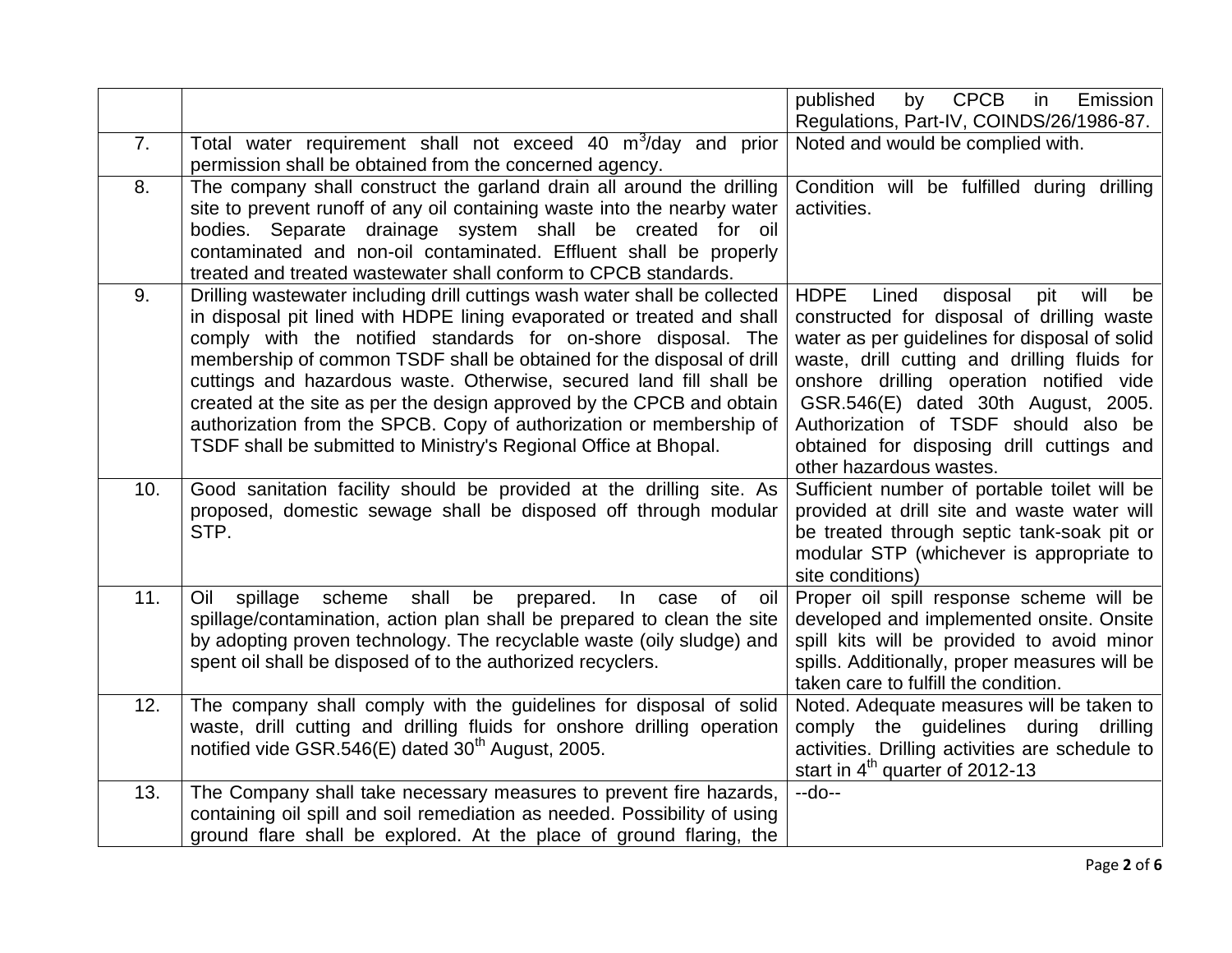|     | overhead flaring stack with knockout drums shall be installed to<br>minimize gaseous emissions during operation.                                                                                                                                                                                                                                                                                                                                          |        |
|-----|-----------------------------------------------------------------------------------------------------------------------------------------------------------------------------------------------------------------------------------------------------------------------------------------------------------------------------------------------------------------------------------------------------------------------------------------------------------|--------|
| 14. | The company shall develop a contingency plan for $H_2S$ release<br>including all necessary aspects from evacuation to resumption of<br>normal operations. The workers shall be provided with personal $H_2S$<br>detectors in locations of high risk of exposure along with self containing<br>breathing apparatus.                                                                                                                                        | $-do-$ |
| 15. | The Company shall carry out long term subsidence study by collecting<br>base line data before initiating drilling operation till the project lasts.<br>The data so collected shall be submitted six monthly to the Ministry<br>and its Regional Office at Bhopal.                                                                                                                                                                                         | $-do-$ |
| 16. | Blow Out Preventor (BOP) system shall be installed to prevent well<br>blowouts during drilling operations. BOP measures during drilling shall<br>focus on maintaining well bore hydrostatic pressure by proper pre-well<br>planning and drilling fluid logging etc.                                                                                                                                                                                       | $-do-$ |
| 17. | Emergency Response Plan (ERP) shall be based on the guidelines<br>prepared by<br>OISD, DGMS and Govt. of India.                                                                                                                                                                                                                                                                                                                                           | $-do-$ |
| 18. | The company shall take measures after completion of drilling process<br>by well plugging and secured enclosures, decommissioning of rig upon<br>abandonment of the well and drilling site shall be restored the area in<br>original condition. In the event that no economic quantity of<br>hydrocarbon is found a full abandonment plan shall be implemented for<br>the drilling site in accordance with the applicable Indian Petroleum<br>Regulations. | $-do-$ |
| 19. | Occupational health surveillance of the workers shall be carried out as<br>per the prevailing Acts and Rules.                                                                                                                                                                                                                                                                                                                                             | $-do-$ |
| 20. | In case the commercial viability of the project is established, the<br>Company shall prepare a detailed plan for development of oil and gas<br>fields and obtain fresh environmental clearance from the Ministry.                                                                                                                                                                                                                                         | $-do-$ |
| 21. | Restoration of the project site after completion of drilling shall be<br>carried out satisfactorily and report shall be sent to the Ministry's<br>Regional Office at Bhopal.                                                                                                                                                                                                                                                                              | $-do-$ |
| 22. | Oil content in the drill cuttings shall be monitored by some Authorized<br>agency and report shall be sent to the Ministry's Regional Office at                                                                                                                                                                                                                                                                                                           | $-do-$ |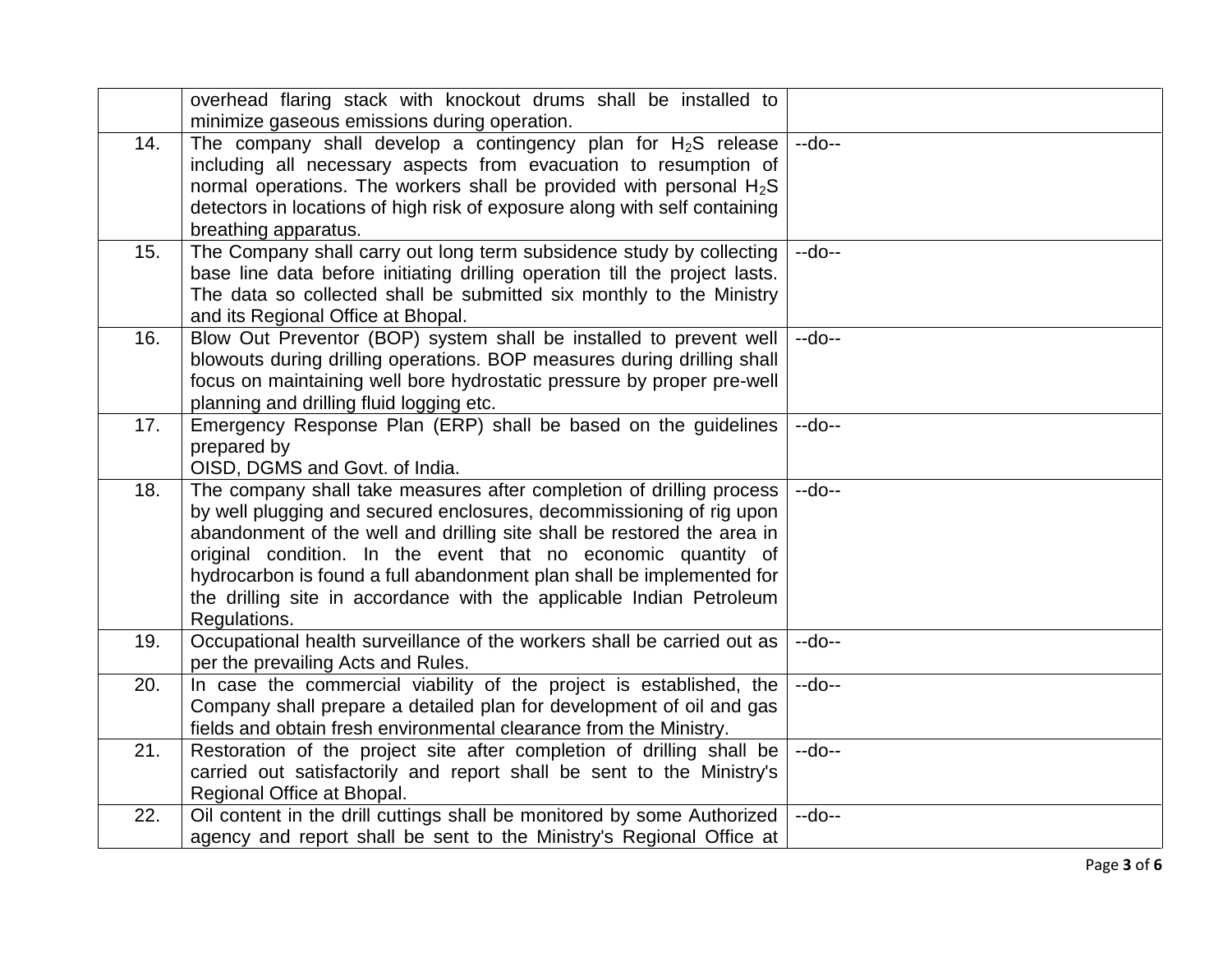|     | Bhopal.                                                                              |        |
|-----|--------------------------------------------------------------------------------------|--------|
| 23. | Company shall ensure good housekeeping at the drilling site.                         | --do-- |
| 24. | Company shall prepare project specific environmental manual and a                    | $-do-$ |
|     | copy shall be made available at the drilling site for the compliance.                |        |
| 25. | Company shall adopt Corporate Environment Policy as per the --do--                   |        |
|     | Ministry's O.M. No. J- 11013/41/2006-IA.II(I) dated 26 <sup>th</sup> April, 2011 and |        |
|     | implemented.                                                                         |        |

## **GENERAL CONDITIONS:**

| SI.<br>No.     | <b>Items</b>                                                                                                                                                                                                                                                                                                                                                                                                                                      | <b>Remarks</b>                                                                                                                                                                                                     |
|----------------|---------------------------------------------------------------------------------------------------------------------------------------------------------------------------------------------------------------------------------------------------------------------------------------------------------------------------------------------------------------------------------------------------------------------------------------------------|--------------------------------------------------------------------------------------------------------------------------------------------------------------------------------------------------------------------|
| $\mathbf{1}$ . | The project authorities must strictly adhere to the stipulations made by<br>the Gujarat Pollution Control Board (GPCB), State Government and<br>any other statutory authority.                                                                                                                                                                                                                                                                    | Needful will be done as per the guidelines<br>provided by the Gujarat Pollution Control<br>Board (GPCB), State Government and any<br>other statutory authority.                                                    |
| 2.             | No further expansion or modification in the project shall be carried out<br>without prior approval of the Ministry of Environment & Forests. In case<br>of deviations or alterations in the project proposal from those submitted<br>to this Ministry for clearance, a fresh reference shall be made to the<br>Ministry to assess the adequacy of conditions imposed and to add<br>additional environmental protection measures required, if any. | Ministry of Environment & Forests will be<br>informed and prior approval regarding any<br>modification in the project will be taken.                                                                               |
| 3.             | The project authorities must strictly comply with the rules and<br>regulations under Manufacture, Storage and Import of Hazardous<br>Chemicals Rules, 2000 as amended subsequently. Prior approvals<br>from Chief Inspectorate of Factories, Chief Controller of Explosives,<br>Fire Safety Inspectorate etc. must be obtained, wherever applicable.                                                                                              | Proper measures will be taken care to fulfill<br>the condition.                                                                                                                                                    |
| 4.             | The overall noise levels in and around the plant area shall be kept well<br>within the standards by providing noise control measures including<br>acoustic hoods, silencers, enclosures etc. on all sources of noise<br>generation. The ambient noise levels shall conform to the standards<br>prescribed under EPA Rules, 1989 viz. 75 dBA (daytime) and 70 dBA                                                                                  | DG sets with acoustic enclosures will be<br>installed at site. Location of DG set<br>installation will be selected so as to be<br>away from nearest habitation. Further,<br>vehicular movement will be<br>minimize |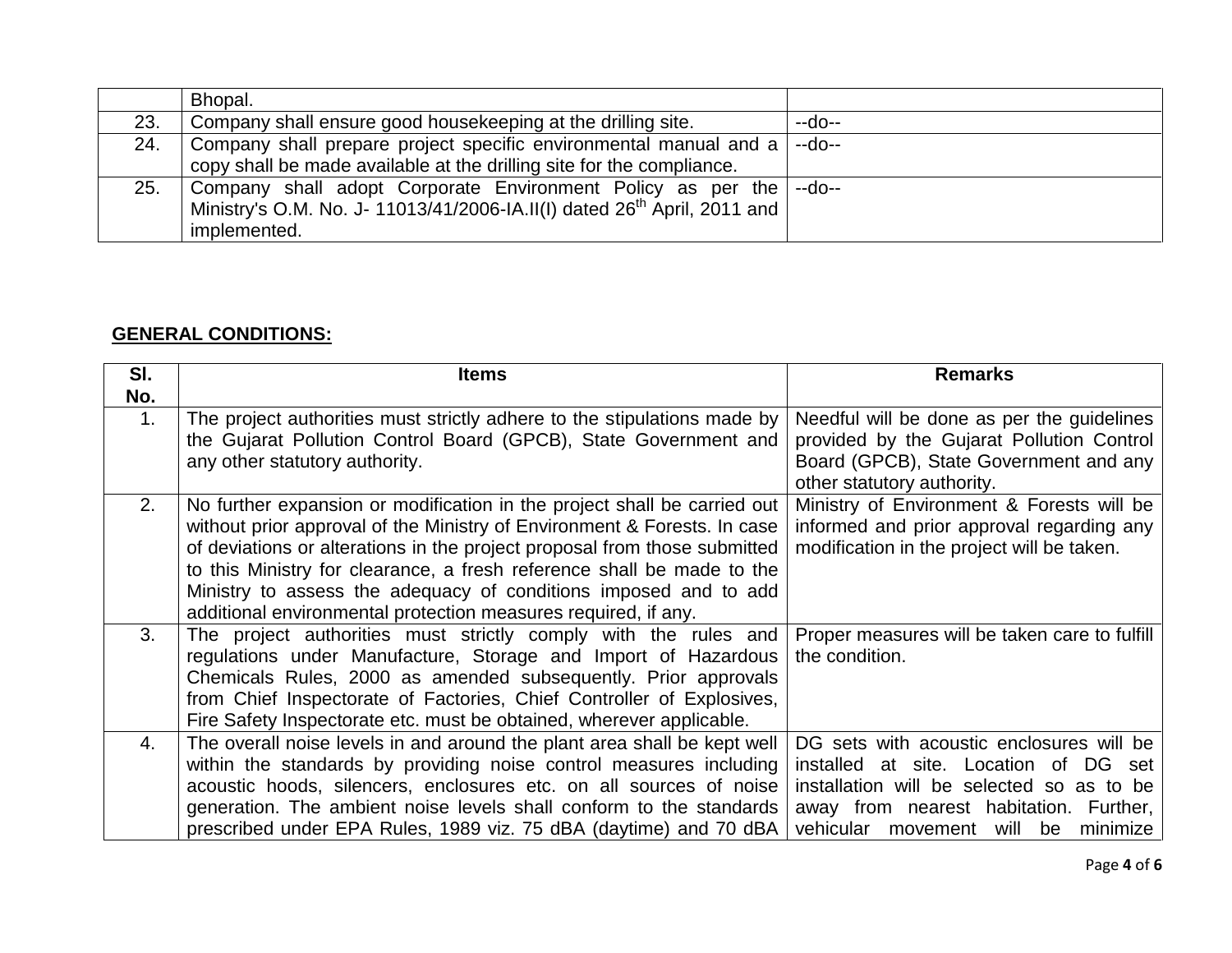|     | (nighttime).                                                                                                                                      | through optimum use of them.                        |
|-----|---------------------------------------------------------------------------------------------------------------------------------------------------|-----------------------------------------------------|
| 5.  | A separate Environmental Management Cell equipped with full fledged                                                                               | Monitoring from MOEF approved lab will              |
|     | laboratory facilities must be set up to carry out the environmental                                                                               | be carried out as per site requirement.             |
|     | management and monitoring functions.                                                                                                              |                                                     |
| 6.  | A copy of clearance letter shall be sent by the proponent to concerned                                                                            | A copy of clearance letter has been sent to         |
|     | Panchayat, Zila Parishad / Municipal Corporation, Urban Local Body                                                                                | concerned Municipal Corporation, Urban              |
|     | and the local NGO, if any, from whom suggestions / representations, if                                                                            | Local Body and the local NGO.                       |
|     | any, were received while processing the proposal. The clearance letter                                                                            |                                                     |
|     | shall also be put on the web site of the company by the proponent.                                                                                |                                                     |
| 7.  | The project proponent shall upload the status of compliance of the                                                                                | Proper measures will be taken care to fulfill       |
|     | stipulated environment clearance conditions, including results of                                                                                 | the condition.                                      |
|     | monitored data on their website and shall update the same periodically.                                                                           |                                                     |
|     | It shall simultaneously be sent to the Regional Office of the MOEF, the                                                                           |                                                     |
|     | respective Zonal Office of CPCB and the GPCB. The criteria pollutant                                                                              |                                                     |
|     | levels namely; $PM_{10}$ , $SO_2$ , $NO_X$ , HC (Methane & Non-methane), VOCs<br>(ambient levels as well as stack emissions) or critical sectoral |                                                     |
|     | parameters, indicated for the projects shall be monitored and displayed                                                                           |                                                     |
|     | at a convenient location near the main gate of the company in the                                                                                 |                                                     |
|     | public domain.                                                                                                                                    |                                                     |
| 8.  | The project proponent shall also submit six monthly reports on the                                                                                | $1st$ and $2nd$<br>reports on status of the         |
|     | status of the compliance of the stipulated environmental conditions                                                                               | of<br>the<br>compliance<br>Environmental            |
|     | including results of monitored data (both in hard copies as well as by e-                                                                         | Clearance conditions have been submitted            |
|     | mail) to the Regional Office of MOEF, the respective Zonal Office of                                                                              | to the Regional Office of the MOEF, the             |
|     | CPCB and the GPCB. The Regional Office of this Ministry /CPCB /                                                                                   | respective Zonal Office of CPCB and the             |
|     | GPCB shall monitor the stipulated conditions.                                                                                                     | 5.1.2012<br><b>GPCB</b><br>and<br>13.4.2012<br>on   |
|     |                                                                                                                                                   | respectively. Further, proper measures will         |
|     |                                                                                                                                                   | be taken care to fulfill the condition.             |
| 9.  | The environmental statement for each financial year ending 31 <sup>st</sup> March                                                                 | The environmental statement for the                 |
|     | in Form-V as is mandated to be submitted by the project proponent to                                                                              | financial year ending 31/3/2012 in Form-V           |
|     | the concerned State Pollution Control Board as prescribed under the                                                                               | was submitted along with 2 <sup>nd</sup> Compliance |
|     | Environment (Protection) Rules, 1986, as amended subsequently, shall                                                                              | Report.                                             |
|     | also be put on the website of the company along with the status of                                                                                |                                                     |
|     | compliance of environmental conditions and shall also be sent to the                                                                              |                                                     |
|     | respective Regional Offices of the MOEF by e-mail.                                                                                                |                                                     |
| 10. | The Project Proponent shall inform the public that the project has been                                                                           | Information regarding EC accorded for the           |